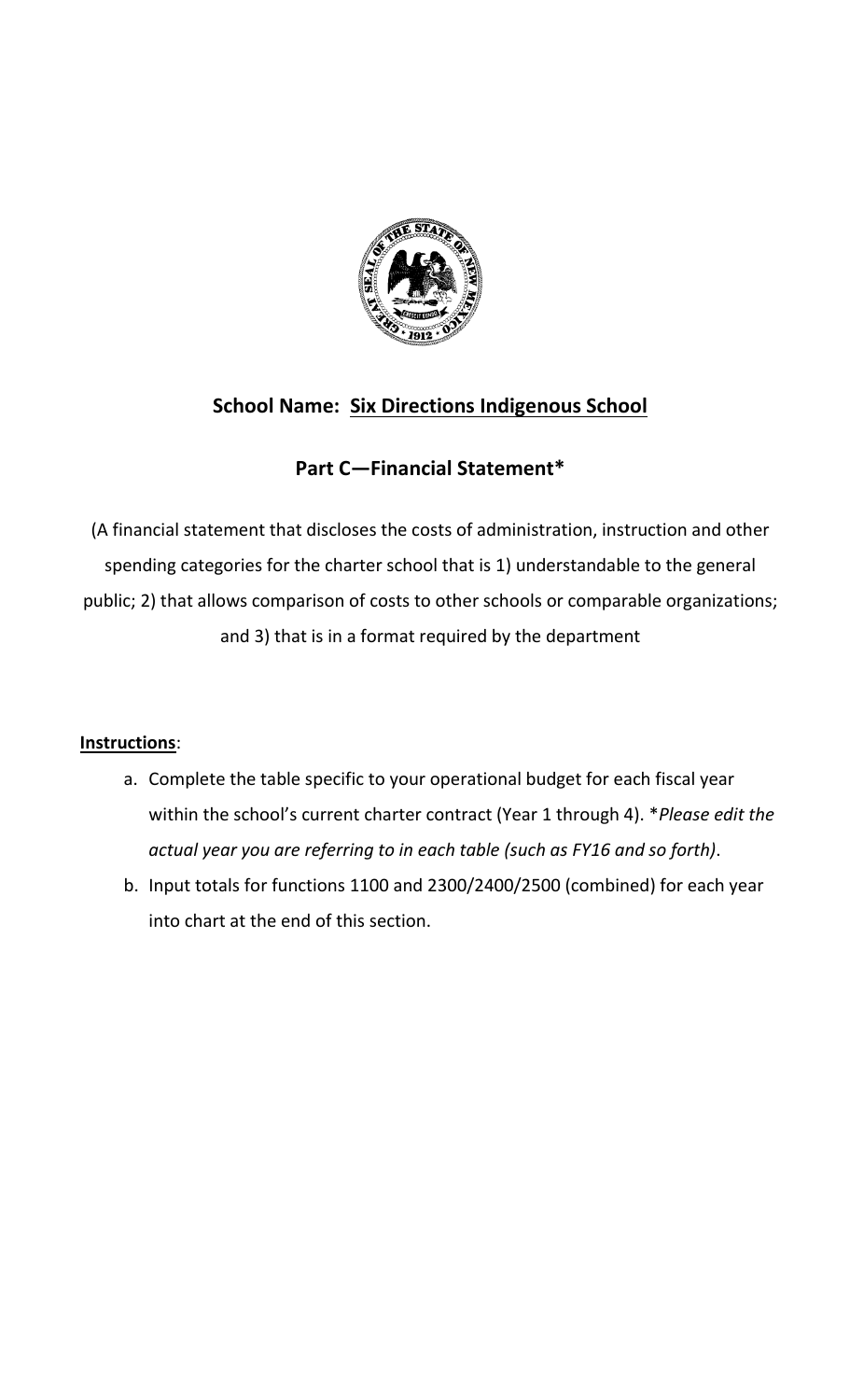## **Year 1 FY17**

| <b>Function</b>                                                                                                                                                                                             | <b>Function Name</b>               | <b>Example of Expenditures by Fund</b>                                                                          | Percentage (%) | <b>Amount</b> |
|-------------------------------------------------------------------------------------------------------------------------------------------------------------------------------------------------------------|------------------------------------|-----------------------------------------------------------------------------------------------------------------|----------------|---------------|
| 1100                                                                                                                                                                                                        | <b>Direct Instruction</b>          | Teachers, EAs, Instructional Coaches, etc.                                                                      | 47.96          | 180,502       |
| 2100                                                                                                                                                                                                        | <b>Student Support</b>             | Social Workers, Counseling, Ancillary Services,<br>etc.                                                         | 4.23           | 15,913        |
| 2200                                                                                                                                                                                                        | Instructional<br>Support           | Library/Media Services, Instructional-Related<br>Technology, Academic Student Assessment,<br>etc.               | .04            | 132           |
| 2300                                                                                                                                                                                                        | Central<br>Administration          | Governance Council, Executive Administration,<br>Community Relations, etc.                                      | 16.21          | 60,990        |
| 2400                                                                                                                                                                                                        | School<br>Administration           | School Administrator, etc.                                                                                      | 20.51          | 77,189        |
| 2500                                                                                                                                                                                                        | <b>Central Services</b>            | Business Manager, Human Resources, Printing,<br>Technology Services, etc.                                       | .46            | 1,746         |
| 2600                                                                                                                                                                                                        | Maintenance and<br>Operations      | Maintenance and Operations of Buildings,<br>Upkeep of Grounds and Vehicles, Security,<br>Safety, Etc.           | 10.59          | 39.858        |
|                                                                                                                                                                                                             | All Other<br><b>Function Codes</b> | PED Grant Initiatives, PreK, state grants, Next<br>Gen, CTE, digital technology, extended learning<br>and $K5+$ |                | 0             |
| <b>Grand Total</b>                                                                                                                                                                                          |                                    |                                                                                                                 | 100            | 376,330       |
| Total Amount of Operational Dollars Going Directly to Supporting Student<br>Success (includes 1100 Direct Instruction, 2100 Student Support, 2200<br>Instructional Support, and 2400 School Administration) |                                    |                                                                                                                 | 72.74          | 273,736       |

# **Year 2 FY18**

| <b>Function</b>                                                                                                                                                                                             | <b>Function Name</b>               | <b>Example of Expenditures by Fund</b>                                                                          | Percentage (%) | <b>Amount</b> |
|-------------------------------------------------------------------------------------------------------------------------------------------------------------------------------------------------------------|------------------------------------|-----------------------------------------------------------------------------------------------------------------|----------------|---------------|
| 1100                                                                                                                                                                                                        | Direct Instruction                 | Teachers, EAs, Instructional Coaches, etc.                                                                      | 37.82          | 246,805       |
| 2100                                                                                                                                                                                                        | <b>Student Support</b>             | Social Workers, Counseling, Ancillary Services,<br>etc.                                                         | 1.22           | 7,966         |
| 2200                                                                                                                                                                                                        | Instructional<br>Support           | Library/Media Services, Instructional-Related<br>Technology, Academic Student Assessment,<br>etc.               | .10            | 665           |
| 2300                                                                                                                                                                                                        | Central<br>Administration          | Governance Council, Executive Administration,<br>Community Relations, etc.                                      | 26.27          | 171,443       |
| 2400                                                                                                                                                                                                        | School<br>Administration           | School Administrator, etc.                                                                                      | .18            | 1,152         |
| 2500                                                                                                                                                                                                        | <b>Central Services</b>            | Business Manager, Human Resources, Printing,<br>Technology Services, etc.                                       | 10.02          | 65,421        |
| 2600                                                                                                                                                                                                        | Maintenance and<br>Operations      | Maintenance and Operations of Buildings,<br>Upkeep of Grounds and Vehicles, Security,<br>Safety, Etc.           | 18.87          | 123,153       |
|                                                                                                                                                                                                             | All Other<br><b>Function Codes</b> | PED Grant Initiatives, PreK, state grants, Next<br>Gen, CTE, digital technology, extended learning<br>and $K5+$ | 5.51           | 35,977        |
| <b>Grand Total</b>                                                                                                                                                                                          |                                    |                                                                                                                 | 100            | 652,582       |
| Total Amount of Operational Dollars Going Directly to Supporting Student<br>Success (includes 1100 Direct Instruction, 2100 Student Support, 2200<br>Instructional Support, and 2400 School Administration) |                                    |                                                                                                                 | 39.32          | 256,588       |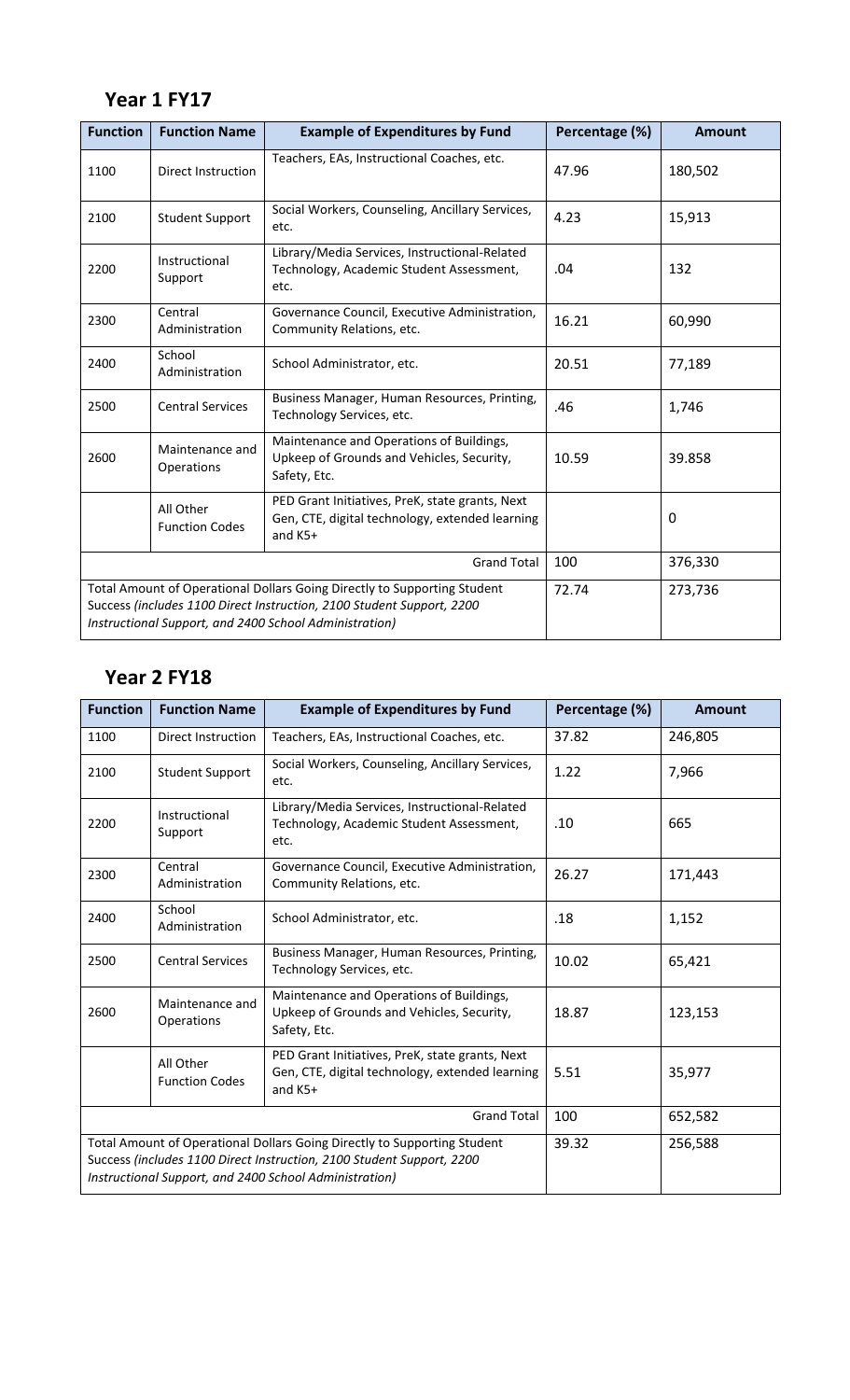# **Year 3 FY19**

| <b>Function</b>                                                                                                                                                                                              | <b>Function Name</b>               | <b>Example of Expenditures by Fund</b>                                                                          | Percentage (%) | Amount  |
|--------------------------------------------------------------------------------------------------------------------------------------------------------------------------------------------------------------|------------------------------------|-----------------------------------------------------------------------------------------------------------------|----------------|---------|
| 1100                                                                                                                                                                                                         | Direct Instruction                 | Teachers, EAs, Instructional Coaches, etc.                                                                      | 39.28          | 308,690 |
| 2100                                                                                                                                                                                                         | <b>Student Support</b>             | Social Workers, Counseling, Ancillary Services,<br>etc.                                                         | 4.14           | 32,503  |
| 2200                                                                                                                                                                                                         | Instructional<br>Support           | Library/Media Services, Instructional-Related<br>Technology, Academic Student Assessment,<br>etc.               | .04            | 316     |
| 2300                                                                                                                                                                                                         | Central<br>Administration          | Governance Council, Executive Administration,<br>Community Relations, etc.                                      | 22.92          | 180,090 |
| 2400                                                                                                                                                                                                         | School<br>Administration           | School Administrator, etc.                                                                                      | .47            | 3,681   |
| 2500                                                                                                                                                                                                         | <b>Central Services</b>            | Business Manager, Human Resources, Printing,<br>Technology Services, etc.                                       | 8.92           | 70,122  |
| 2600                                                                                                                                                                                                         | Maintenance and<br>Operations      | Maintenance and Operations of Buildings,<br>Upkeep of Grounds and Vehicles, Security,<br>Safety, Etc.           | 17.44          | 137,046 |
|                                                                                                                                                                                                              | All Other<br><b>Function Codes</b> | PED Grant Initiatives, PreK, state grants, Next<br>Gen, CTE, digital technology, extended learning<br>and $K5+$ | 6.79           | 53,327  |
| <b>Grand Total</b>                                                                                                                                                                                           |                                    |                                                                                                                 | 100            | 785,775 |
| Total Amount of Operational Dollars Going Directly to Supporting Student<br>Success (includes 1100 Direct Instruction, 2100 Student Support, 2200<br>Instructional Support, and 2400 School Administration)) |                                    |                                                                                                                 | 43.93          | 345,190 |

# **Year 4 FY20 (Unaudited numbers)**

| <b>Function</b>                                                                                                                                                                                             | <b>Function Name</b>               | <b>Example of Expenditures by Fund</b>                                                                        | Percentage (%) | <b>Amount</b> |
|-------------------------------------------------------------------------------------------------------------------------------------------------------------------------------------------------------------|------------------------------------|---------------------------------------------------------------------------------------------------------------|----------------|---------------|
| 1100                                                                                                                                                                                                        | Direct Instruction                 | Teachers, EAs, Instructional Coaches, etc.                                                                    | 43.55          | 367,627       |
| 2100                                                                                                                                                                                                        | <b>Student Support</b>             | Social Workers, Counseling, Ancillary Services,<br>etc.                                                       | 2.09           | 17,634        |
| 2200                                                                                                                                                                                                        | Instructional<br>Support           | Library/Media Services, Instructional-Related<br>Technology, Academic Student Assessment,<br>etc.             | 0              | 0             |
| 2300                                                                                                                                                                                                        | Central<br>Administration          | Governance Council, Executive Administration,<br>Community Relations, etc.                                    | 23.50          | 198,358       |
| 2400                                                                                                                                                                                                        | School<br>Administration           | School Administrator, etc.                                                                                    | .14            | 1,189         |
| 2500                                                                                                                                                                                                        | <b>Central Services</b>            | Business Manager, Human Resources, Printing,<br>Technology Services, etc.                                     | 9.57           | 80,748        |
| 2600                                                                                                                                                                                                        | Maintenance and<br>Operations      | Maintenance and Operations of Buildings,<br>Upkeep of Grounds and Vehicles, Security,<br>Safety, Etc.         | 17.83          | 150,498       |
|                                                                                                                                                                                                             | All Other<br><b>Function Codes</b> | PED Grant Initiatives, PreK, state grants, Next<br>Gen, CTE, digital technology, extended learning<br>and K5+ | 3.32           | 28,009        |
| <b>Grand Total</b>                                                                                                                                                                                          |                                    |                                                                                                               | 100            | 844,063       |
| Total Amount of Operational Dollars Going Directly to Supporting Student<br>Success (includes 1100 Direct Instruction, 2100 Student Support, 2200<br>Instructional Support, and 2400 School Administration) |                                    |                                                                                                               | 45.78          | 386,450       |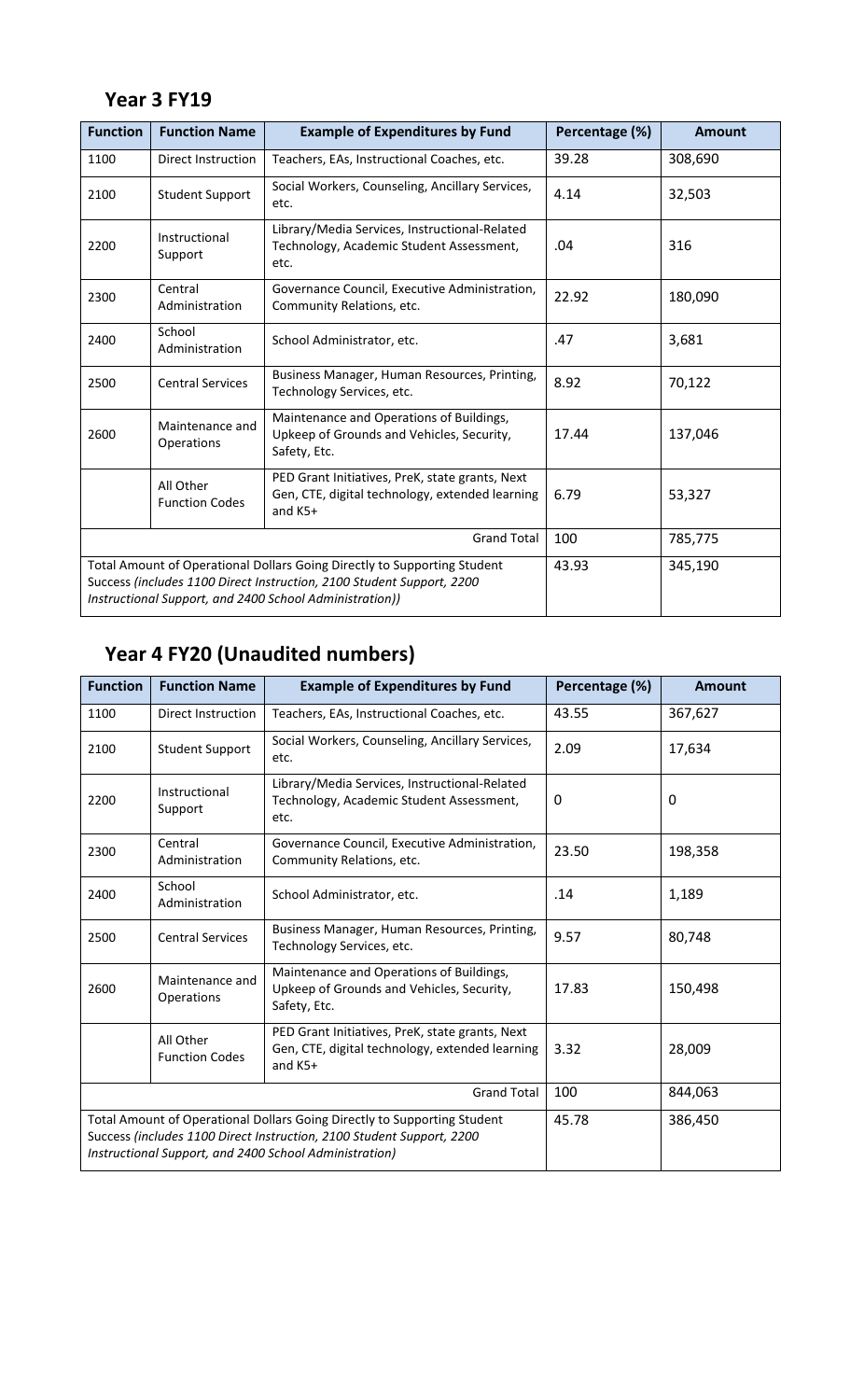### **Operational Budget in Bar Graph (right click on chart and input dollar amounts for each field where indicated a formula will convert to percentages)**:



*\*Please edit the actual year you are referring to in the graph below*

# **\*All schools must provide a response for this section of the application.**

### **The percentages are of the TOTAL budget from the tables on the previous pages.**

1100 (Direct Instruction) is compared to 2300/2400/2500 (Central Administration/School Administration/Central Services) The chart does NOT include Student Support, Instructional Support, Maintenance and Operations, Food Services and Other funding and therefore does not add up to 100%.